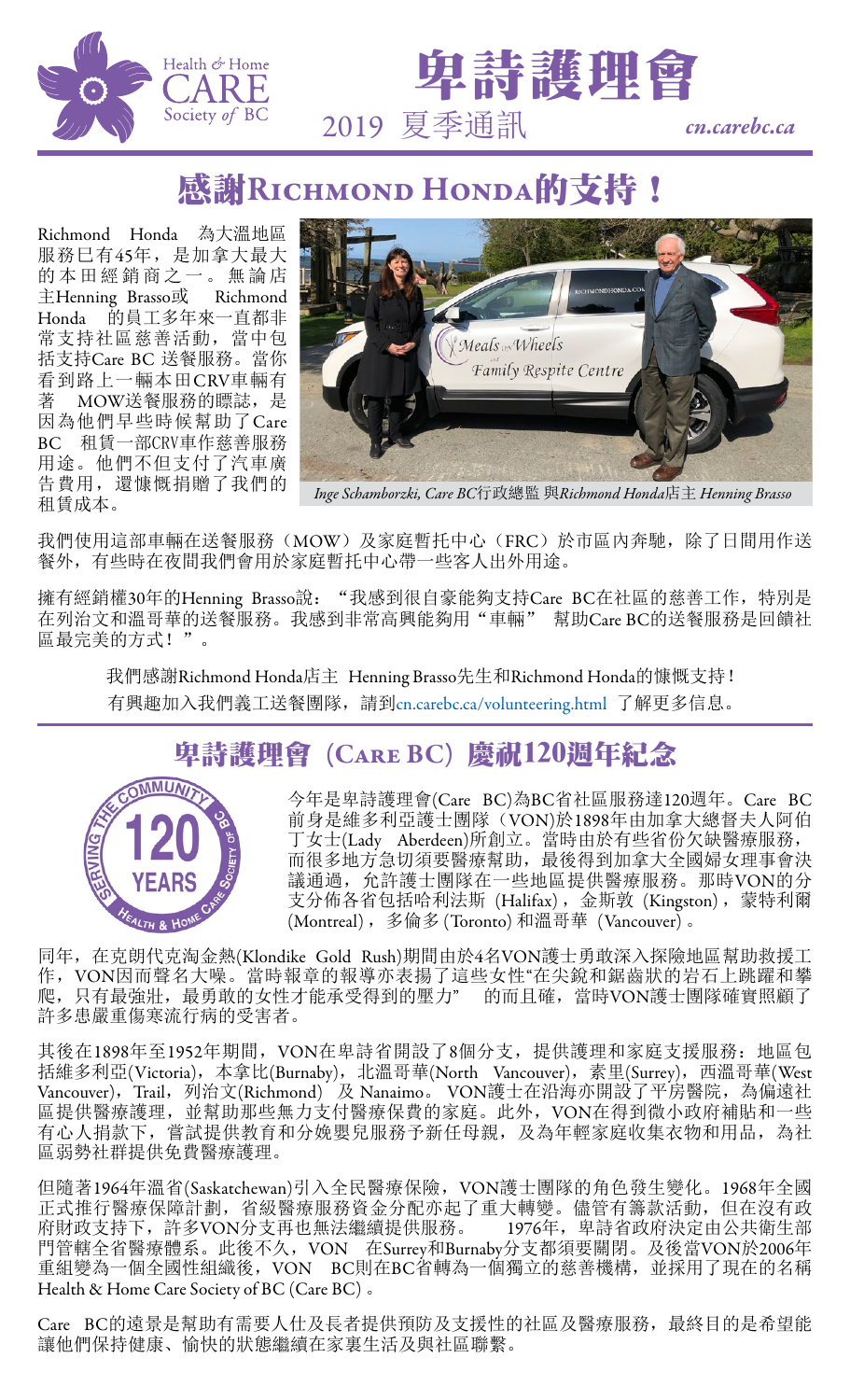現時Care BC慈善項目包括:

- 送餐服務: 自1967年開始西式送餐服務(MOW)和1996年開始中式送餐服務(CMOW), 服務地 區包括溫哥華及列治文。
- 家庭暫托中心:於2002年成立。服務對象主要是一些於精神及健康上需要支援的長者/患者,<br>提供 一個有在家感覺的舒適環境及有益的閒娛活動來幫助客人保持身心健康。當中包括日托及? 提供 一個有在家感覺的舒適環境及有益的閒娛活動來幫助客人保持身心健康。當中包括日托及夜 托服務。
- 社區融合項目(CIP),於1999年成立。主要幫助一些殘疾人仕適應新生活。

雖然面對過去社區發展不斷的變化,我們組織多次的變動,但120年以來,我們的信念及承諾一直 沒有變異;對社區付出的愛心、關懷及提供的社區服務,始終如一,讓我們一起攜手再走進另一 個世紀!



門票正在熱賣中!請參與我們慶祝120週年第十一屆卑詩護理會籌款晚 宴將於2019年10月17日(星期四) 於麒麟海鮮酒家舉行(City Square Mall, Van) 餐券\$98(\$50可獲退稅收條) 。 此活動將進行現場和無聲拍賣,以 及大抽獎 - 所有收益將捐助卑詩護理會各項慈善項目。詳情請到網址: <www.carebcfoundation.ca/oct-17-2019-fundraiser>

## 感謝各位義工!

2019年4月7至13日是加拿大全國「義工週」。加拿大政府希望透過這個 活動去表揚義工精神! 卑斯護理會(Care BC)特別安排這段時間在暫托中 心舉行一年一度「義工表揚日」,感謝我們390多名員工及義工多年來 的參與。我們邀請到卑斯護理會副主席兼司庫Doug Purdie出席是次表揚 活動。他為我們頒發服務超過5, 10, 15, 20及25年襟章予義工們。更多有 關活動相片於綱上查閱[\(cn.carebc.ca/events](cn.carebc.ca/events))



上圖:卑斯護理會副主席兼司庫*Doug Purdie*頒發服務獎予 *Mike O'Neill(*家庭暫托中心*5*年服務*), Georgina Tsang (*送餐服務*10*年*), Gary Birtwistle (*送餐服務*25*年*)* 下圖:卑斯護理會中式送餐義工與*Care BC*員工合照



Care BC第120屆週年大會(AGM)將於6月26日(3時45分至5時30分)於溫 哥華家庭暫托中心(Family Respite Centre : 2711 East 49th Ave., Vancouver) 進 行。當日將會作最新年度報告,如欲出席,請與Sheila聯絡(電話 604-733-6614或電郵[info@carebc.ca](mailto:info%40carebc.ca?subject=))

## 歡迎加入MACAULAY CLUB

感謝以下商號在2019年1月23日至 2019年5月9日成為我們 Macaulay Club成員(捐助超過\$500 元或以上),幫助Care BC各項社區服務。

• Lee Turner & Associates Inc.

- Pacific Chinese Cultural Society of Canada
- Schein Foundation
- Vancouver Chinatown Lioness Club

同時亦感謝我們以下的項目伙伴: 包括: Fair Haven Homes Society, The Vancouver Foundation, St. George's Place Society, Vancouver Coastal Health. 及鳴謝卑詩省政府的財務支援.

> 若貴公司 / 商號願意捐助支持Care BC 各項社區服務, 請電(604) 733-6614, 或網上捐獻 [www.carebcfoundation.ca](https://www.carebcfoundation.ca) | Charitable Tax No.: 71276-8696-RR0002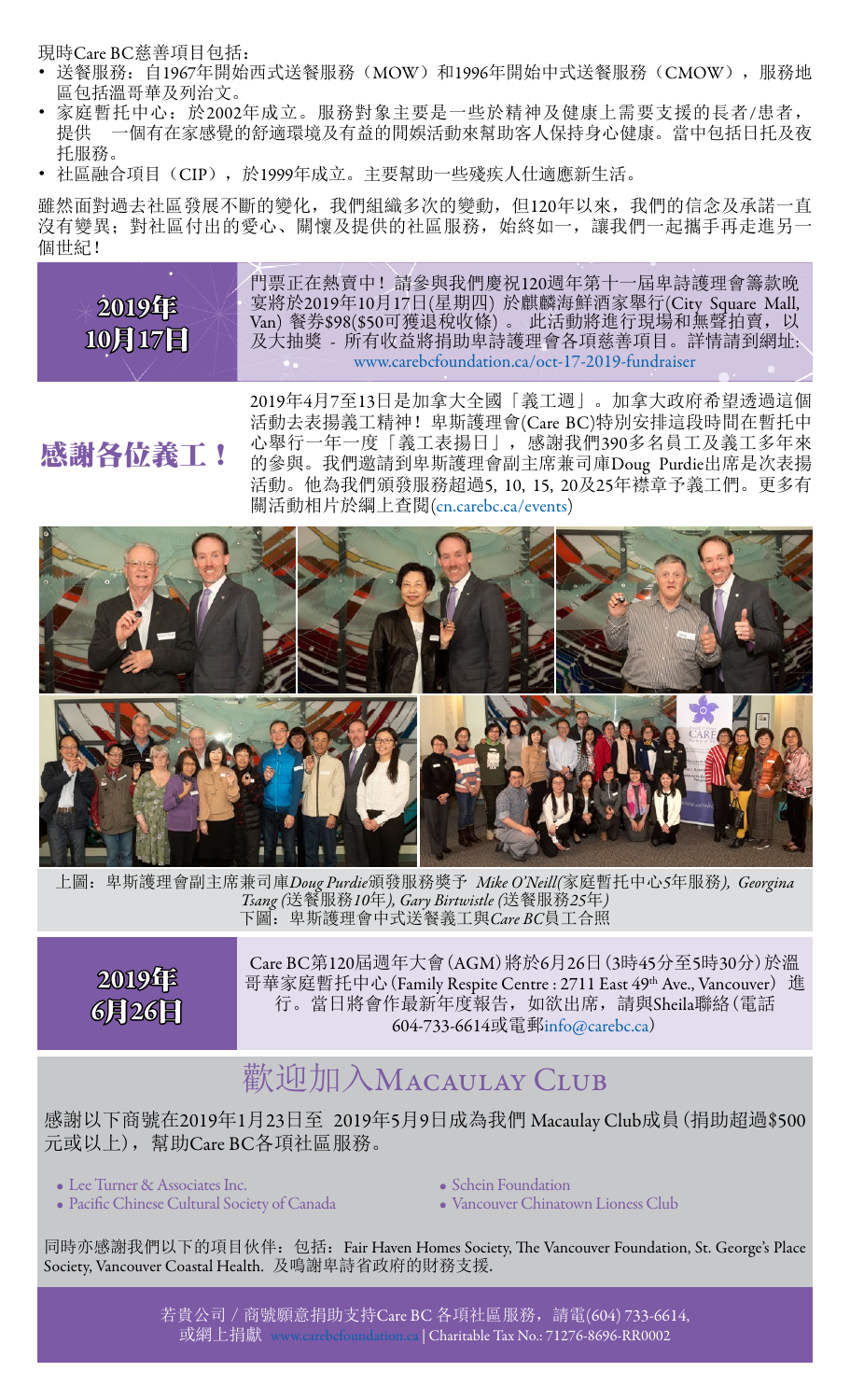

# Care BC Newsletter

*Summer 2019 carebc.ca*

Meals on Wheels | Family Respite Centre | Community Integration Project

#### Thanks Richmond Honda for Your Support!

Earlier this year, Care BC leased two new Honda CRV vehicles from Richmond Honda for use in our Meals on Wheels (MOW) programs and at our Family Respite Centre (FRC). Richmond Honda not only paid for the Care BC branding on the cars but also reduced our effective lease costs with a very generous donation.

Hopefully you will see the vehicles around town, used on MOW delivery routes by staff or volunteers. The CRV is also used for outings with some of the overnight FRC guests. The branding reminds other drivers that we are always looking for volunteer support.

One Richmond Honda employee inquired about volunteering when he noticed the branding on the CRV at the dealership. Richmond Honda, and its employees, have a long Richmond and Vancouver. Being



The Health & Home Care Society of BC (also known as "Care BC") is celebrating 120 years of service to the typhoid epidemic. community this year!

The Victorian Order of Nurses additional branches, providing (VON) was founded in 1898 by nursing and home support services, Governor General of Canada, in North Vancouver, Surrey, West recognition of Queen Victoria's Vancouver, Trail, Richmond and Diamond Jubilee and in response to Nanaimo. VON nurses opened identified the urgent need for visiting communities and helped meet the Montreal, Toronto and Vancouver.

That same year, an expedition by 4 VON nurses during the Klondike



*Inge Schamborzki, Care BC Executive Director, and Henning Brasso, Richmond Honda owner.*

tradition of supporting charitable able to supply a "set of wheels" for causes. The dealership has been part the program seemed like the perfect of the community for 45 years and is way to give back to the community". one of the largest Honda dealerships in Canada. Henning Brasso, who has owned the dealership for the last 30 years, said "I'm very proud to support the charitable programs operated by Care BC, particularly the Meals on Wheels programs which operate in

#### We thank Mr. Brasso and Richmond Honda for their generous support!

*Anyone interested in Meals on Wheels volunteer opportunities can learn more at [www.carebc.ca/volunteering.](https://www.carebc.ca/volunteering)*

### Celebrating 120 Years of Service

brave women "leaping, springing and climbing over sharp and jagged rocks, a strain that only the strongest and most sinewy woman could bear." Upon reaching Dawson, the nurses cared for many victims of a serious

Lady Aberdeen, the wife of Canada's opened in BC: Victoria, Burnaby, could no longer afford to provide a resolution passed by the National cottage hospitals along the coast, Vancouver Branch, which had been Council of Women. The resolution provided care to remote northern incorporated in 1971, continued and nursing services in remote areas of needs of families unable to afford Victorian Order of Nurses (VON) Canada where medical services were healthcare. Supported by donations British Columbia in 1998. When limited. That year VON branches and small government grants, these the VON restructured as a national were opened in Halifax, Kingston, nurses delivered babies, offered new entity in 2006, VON BC became Between 1898 and 1952, eight the VON in BC would be handled by mothers' education and clinics, an independent organization and collected clothing and supplies for adopted its current name at that time. young families and provided nursing care to the underprivileged.

Gold Rush brought early notoriety With the introduction of universal to the organization. Contemporary health insurance in Saskatchewan in newspaper accounts described these 1964, it was evident that the role of VON nurses would change. Medicare became a national reality in 1968 and funding for provincial health services changed significantly.

> In 1976, the BC government decided that nursing and physiotherapy services that had been provided by providing public health staff. Some of the VON branches still operating at that time nursing services without financial<br>support from the government the government then closed. The VON Richmondultimately changed its name to the

> > *... continued on the next page.*